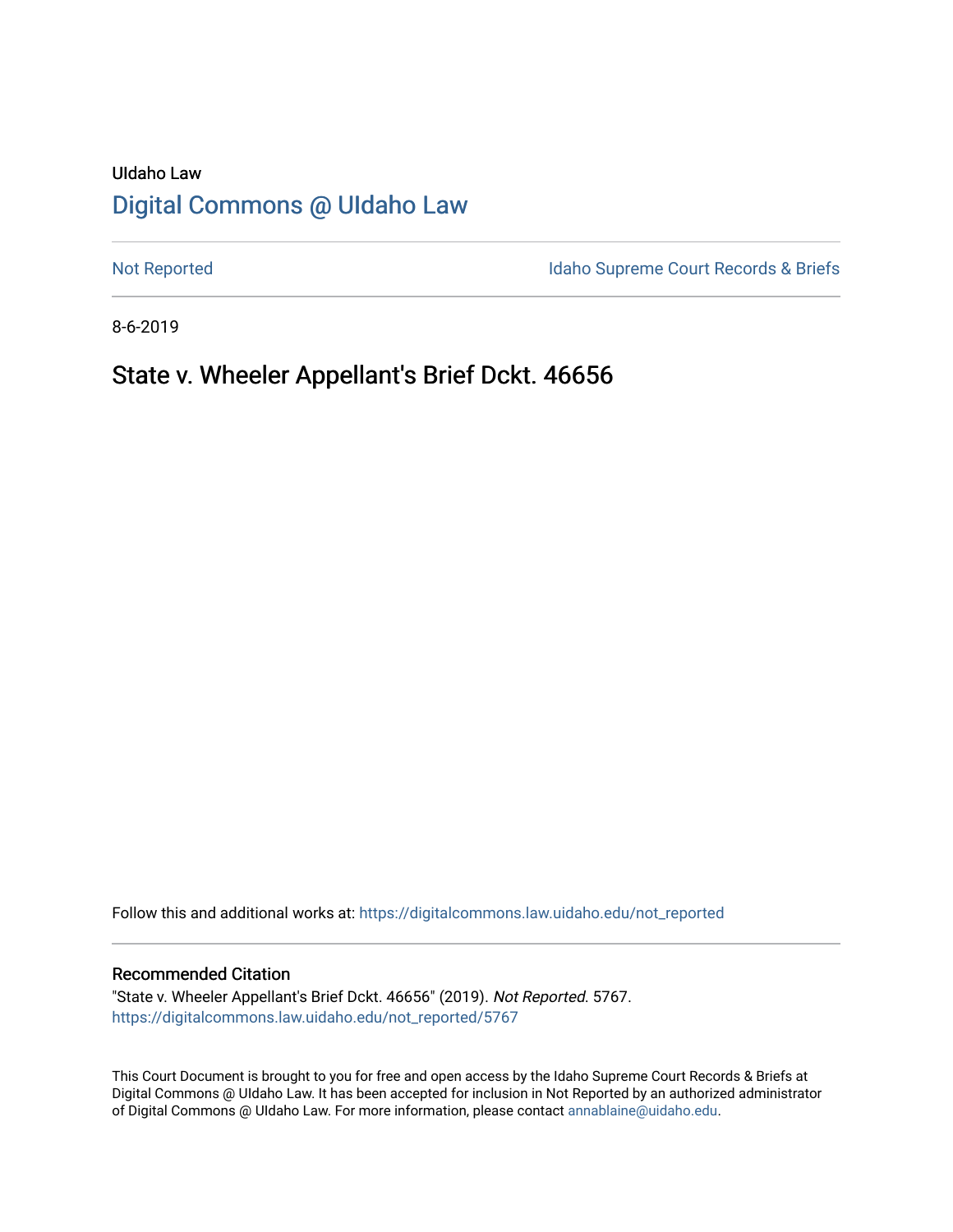Electronically Filed 8/6/2019 11 :46 AM Idaho Supreme Court Karel Lehrman, Clerk of the Court By: Brad Thies, Deputy Clerk

ERIC D. FREDERICKSEN State Appellate Public Defender I.S.B. #6555

BEN P. MCGREEVY Deputy State Appellate Public Defender **I.S.B.** #8712 322 E. Front Street, Suite 570 Boise, Idaho 83702 Phone: (208) 334-2712 Fax: (208) 334-2985 E-mail: documents@sapd.state.id. us

## IN THE SUPREME COURT OF THE STATE OF IDAHO

| STATE OF IDAHO,               |                                |
|-------------------------------|--------------------------------|
|                               | NO. 46656-2019                 |
| Plaintiff-Respondent,         |                                |
|                               | CANYON COUNTY NO. CR14-18-9228 |
| V.                            |                                |
|                               |                                |
| <b>BRADLEY FRANK WHEELER,</b> | <b>APPELLANT'S BRIEF</b>       |
|                               |                                |
| Defendant-Appellant.          |                                |
|                               |                                |

## STATEMENT OF THE CASE

Nature of the Case

Following a jury trial, Bradley Frank Wheeler was convicted of battery on a correctional officer. The district court imposed a unified sentence of fifteen years, with five years fixed. Mr. Wheeler filed an Idaho Criminal Rule 35 ("Rule 35") motion for a reduction of sentence, which the district court denied. On appeal, Mr. Wheeler asserts the district court abused its discretion when it imposed his sentence, and when it denied his Rule 35 motion.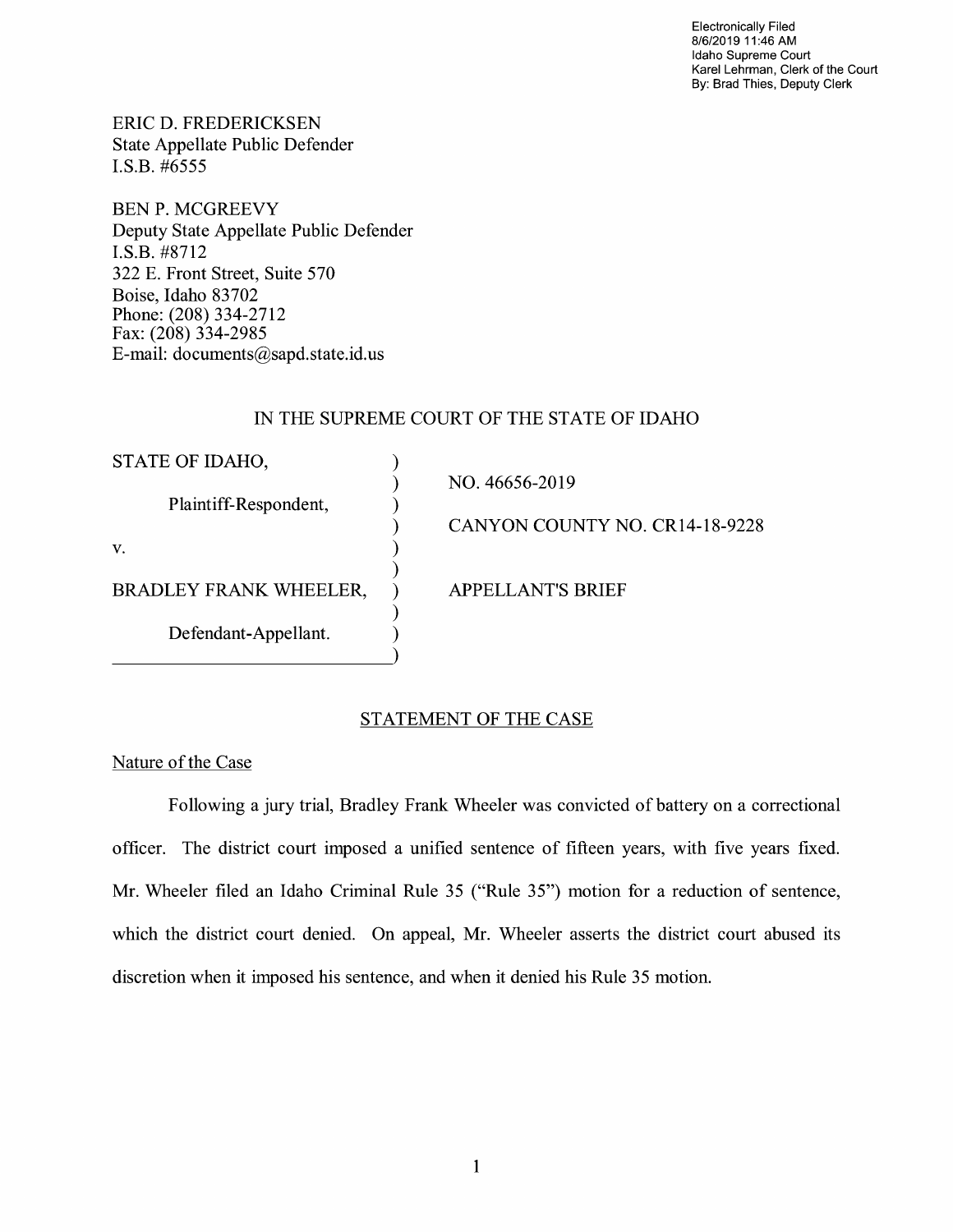## Statement of the Facts & Course of Proceedings

The district court charged Mr. Wheeler by Information with battery on a correctional officer, felony, I.C. §§ 18-915(2) and 18-903(b), and a persistent violator sentencing enhancement under I.C. § 19-2514. (R., pp.32-37.) Mr. Wheeler entered a not guilty plea to the charges. (R., pp.38-39.)

Mr. Wheeler chose to testify in his own defense at his jury trial. *(See generally*  Tr., pp.433-593.) He testified that, while he was at the Canyon County Jail, Deputy Ryan Regis took his identification wristband without replacing it. *(See* Tr., p.433, L.25 - p.436, L. 15.) Deputy Regis had also confiscated items, such as food, from Mr. Wheeler's cell on other occasions, but Mr. Wheeler testified officers were not supposed to take a detainee's food. *(See*  Tr., p.436, L.24 – p.438, L.13.)

Mr. Wheeler testified that, after Deputy Regis took his wristband, he was lying down in his cell when Deputy Regis was conducting a headcount. *(See Tr., p.438, L.14 – p.440, L.1.)* When Deputy Regis asked him about a wristband, Mr. Wheeler replied that the deputy had taken it. *(See* Tr., p.441, Ls.2-8.) According to Mr. Wheeler, Deputy Regis then entered the cell and took a roll of toilet paper and a bottle of pink soap/shampoo. *(See* Tr., p.441, L.22 - p.443, L.12.) Mr. Wheeler testified that another guard had given him two rolls of toilet paper. *(See*  Tr., p.444, Ls.1-8.) He also testified that the jail, once per day, allowed inmates to fill whatever bottles they had with the soap. *(See* Tr., p.445, Ls.3-16.) Mr. Wheeler had originally bought the bottle Deputy Regis confiscated when he purchased shampoo from the jail commissary. *(See*  Tr., p.457, L.17 – p.458, L.4.)

Mr. Wheeler testified that he told Deputy Regis he could not take his shampoo, and he was yelling because he was frustrated. *(See* Tr., p.459, L.12 - p.460, L.17.) He testified that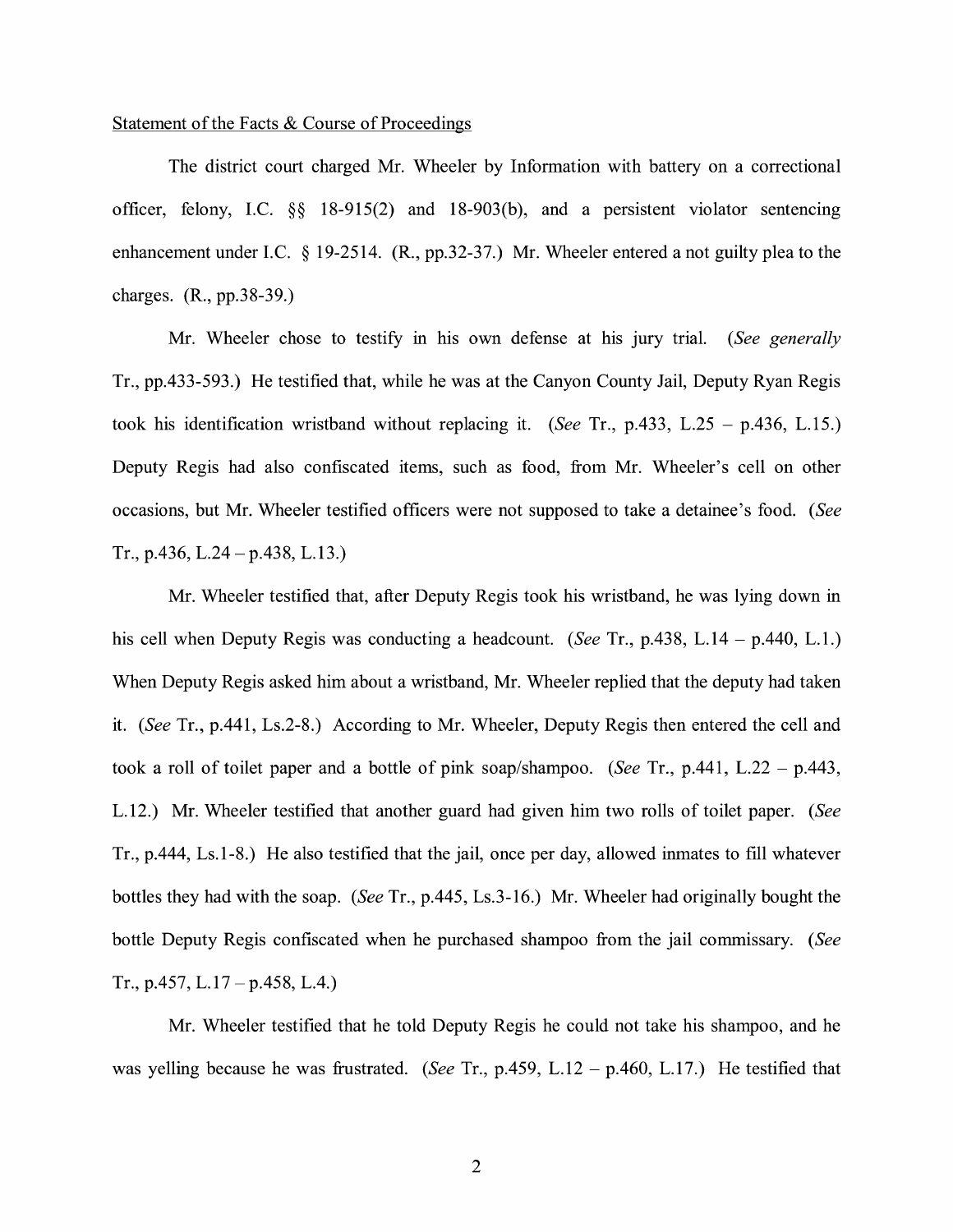when he tried to stand up from his bunk, Deputy Regis attacked him. (*See* Tr., p.460, L.18 – p.461, L.16.) The attack happened too quickly for him to focus on what was going on, and Mr. Wheeler ended up on the floor on his back after Deputy Regis picked him up and slammed him down. (*See* Tr., p.461, L.13 – p.462, L.5.)

Deputy Regis testified that Mr. Wheeler claimed he had taken the wristband when he asked for it, but he had not taken the wristband. (*See* Tr., p.223, L.25 – p.224, L.15.) When Deputy Regis entered Mr. Wheeler's cell, he noticed an extra roll of toilet paper and an extra bottle of jail-issued soap, in violation of the rules. (*See* Tr., p.225, Ls.5-21.) He confiscated the extra items by putting them on his clipboard on his person. (*See* Tr., p.234, Ls.16-22.) According to the deputy, Mr. Wheeler became a little more belligerent and swore at him, sat up on his bunk, stood and advanced towards him, and clenched his fists. (*See* Tr., p.235, L.13 – p.236, L.21.) Deputy Regis testified Mr. Wheeler then threw a punch, causing the deputy's clipboard to hit his face and leave a small cut. (*See* Tr., p.239, L.18 – p.240, L.13.) He then pushed Mr. Wheeler onto his bunk before restraining him on the floor with the help of another deputy. (*See* Tr., p.241, L.10 – p.242, L.14.)

At the conclusion of the trial, the jury found Mr. Wheeler guilty of battery on a correctional officer, and of being a persistent violator. (R., pp.169-71.) The district court ordered a mental health evaluation pursuant to I.C. § 19-2522. (R., pp.176-78.) Mr. Wheeler elected to not participate in the mental health evaluation. (Conf. Exs., p.1.)

During the sentencing hearing, Mr. Wheeler recommended the district court impose a unified sentence of five years, with two years fixed, suspend the sentence, and place him on probation for a period of five to ten years. (*See* Tr., p.814, Ls.17-25.) The State recommended the district court impose a unified sentence of fifteen years, with five years fixed. (Tr., p.802,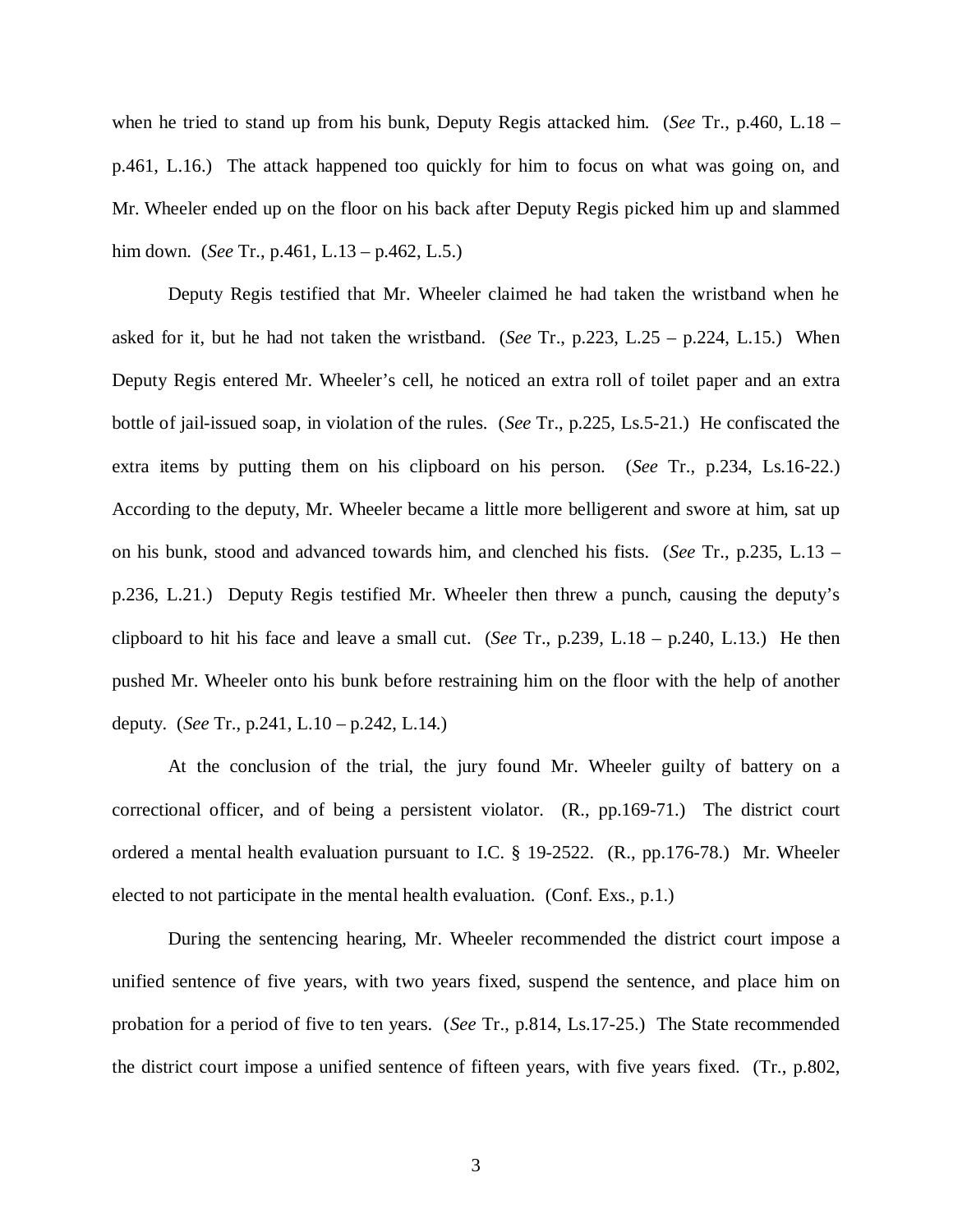Ls.13-14.) The district court imposed a unified sentence of fifteen years, with five years fixed. (R., pp.232-33.)

Mr. Wheeler filed a Notice of Appeal timely from the district court's Judgment and Commitment. (R., pp.221-25.)

Mr. Wheeler also filed, pro se, a Motion for Correction or Reduction of Sentence,

ICR 35. (R., pp.234-36.) He requested that his sentence be reduced to time served. (R., p.236.)

The district court issued an Order Denying Motion for Correction or Reduction of Sentence

Pursuant to I.C.R. 35. (Limited R., pp.13-17.)

## **ISSUES**

- I. Did the district court abuse its discretion when it imposed a unified sentence of fifteen years, with five years fixed, upon Mr. Wheeler following his conviction for battery on a correctional officer?
- II. Did the district court abuse its discretion when it denied Mr. Wheeler's Idaho Criminal Rule 35 motion for a reduction of sentence?

#### ARGUMENT

## I.

## The District Court Abused Its Discretion When It Imposed A Unified Sentence Of Fifteen Years, With Five Years Fixed, Upon Mr. Wheeler Following His Conviction For Battery On A Correctional Officer

Mr. Wheeler asserts the district court abused its discretion when it imposed a unified sentences of fifteen years, with five years fixed, upon him following his conviction for battery on a correctional officer. The district court should have instead followed Mr. Wheeler's recommendation by imposing a unified sentence of five years, with two years fixed, suspending the sentence, and placing him on probation. *(See* Tr., p.814, Ls.17-25.)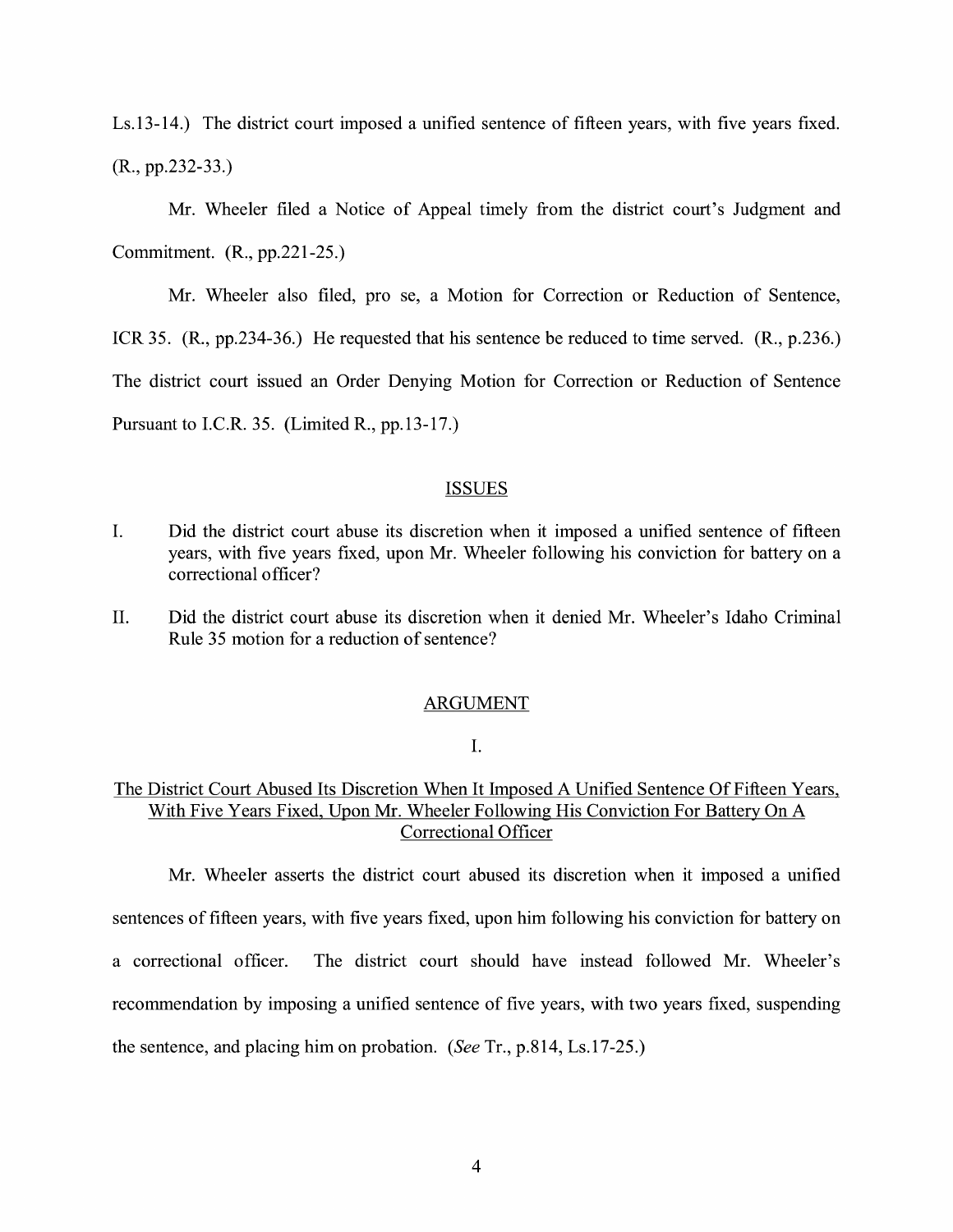Where a defendant contends that the sentencing court imposed an excessively harsh sentence, the appellate court will conduct an independent review of the record giving "due regard to the nature of the offense, the character of the offender, and the protection of the public interest." *State v. Strand*, 137 Idaho 457, 460 (2002).

The Idaho Supreme Court has held that, "[w]here a sentence is within statutory limits, an appellant has the burden of showing a clear abuse of discretion on the part of the court imposing the sentence." *State v. Jackson*, 130 Idaho 293, 294 (1997) (internal quotation marks omitted). Mr. Wheeler does not assert that his sentence exceeds the statutory maximum. Accordingly, in order to show an abuse of discretion, Mr. Wheeler must show that in light of the governing criteria, the sentence was excessive considering any view of the facts. *Id*. The governing criteria or objectives of criminal punishment are: (1) protection of society; (2) deterrence of the individual and the public generally; (3) the possibility of rehabilitation; and (4) punishment or retribution for wrongdoing. *Id*. An appellate court, "[w]hen reviewing the length of a sentence . . . consider[s] the defendant's entire sentence." *State v. Oliver*, 144 Idaho 722, 726 (2007). The reviewing court will "presume that the fixed portion of the sentence will be the defendant's probable term of confinement." *Id.*

"A trial court's decision regarding whether imprisonment or probation is appropriate is within its discretion." *State v. Reber*, 138 Idaho 275, 278 (2002). Before imposing and executing a sentence, a district court must consider the criteria of I.C. § 19-2521 regarding whether a defendant should be placed on probation. *See id.* "A decision to deny probation will not be deemed an abuse of discretion if it is consistent with the criteria articulated in I.C. § 19- 2521." *Id.*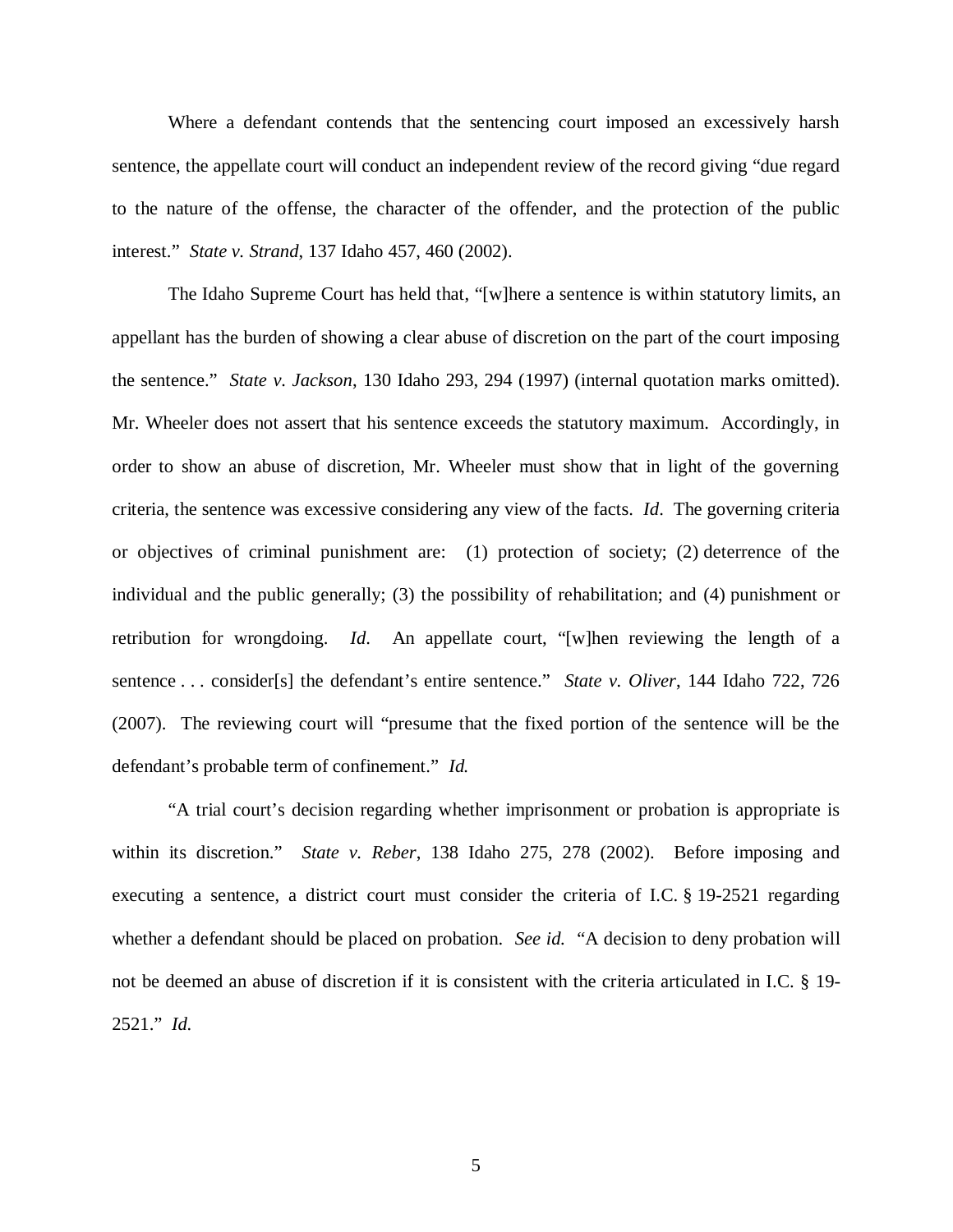Mr. Wheeler asserts the sentence imposed by the district court is excessive considering any view of the facts, because the district court did not adequately consider mitigating factors. Specifically, the district court did not adequately consider that the sentencing goal of rehabilitation would not be best served by Mr. Wheeler's continued incarceration. At the sentencing hearing, Mr. Wheeler's counsel informed the district court he had asked Mr. Wheeler: "What's the big deal about this? Why—why not just wear the dang wristband and go and walk to the door?" (Tr., p.807, Ls.21-22.) Mr. Wheeler replied: "Because I'm not a dog. I'm a human being." (Tr., p.807, Ls.22-23.) Defense counsel also asked the district court to remember, "after being in this jail for months and months and being treated in a manner that is less than dignified, people get frustrated. People make mistakes. People get angry. People say things." (Tr., p.809, L.24 – p.810, L.2.) Later, counsel explained: "This is a situation where we keep putting Mr. Wheeler in jail. We keep treating him the same way in the jail. If we sent him to prison, it's going to be more of the same. It's not going to be anything different." (Tr., p.813, Ls.3-6.) According to Mr. Wheeler's counsel, "But we're asking him to completely change his behavior when the situation that he's placed in agitates him and makes things worse." (Tr., p.813, Ls.6-8.) As counsel put it, while "Mr. Wheeler probably needs some help . . . my experience has been is he's not going to get that help in prison." (Tr., p.814, Ls.6-10.)

Additionally, the district court did not give adequate consideration to other mitigating factors. For example, one of Mr. Wheeler's daughters was fighting leukemia. (*See* Tr., p.810, Ls.12-13, p.817, Ls.22-23.) Further, while the State argued Mr. Wheeler had threatened his brother's life in a jail phone call, Mr. Wheeler explained that he would not hurt his brother, and that his brother was supposed to be handling the family inheritance trust, but was instead withholding the money from Mr. Wheeler and their other siblings. (*See* Tr., p.800, Ls.15-24,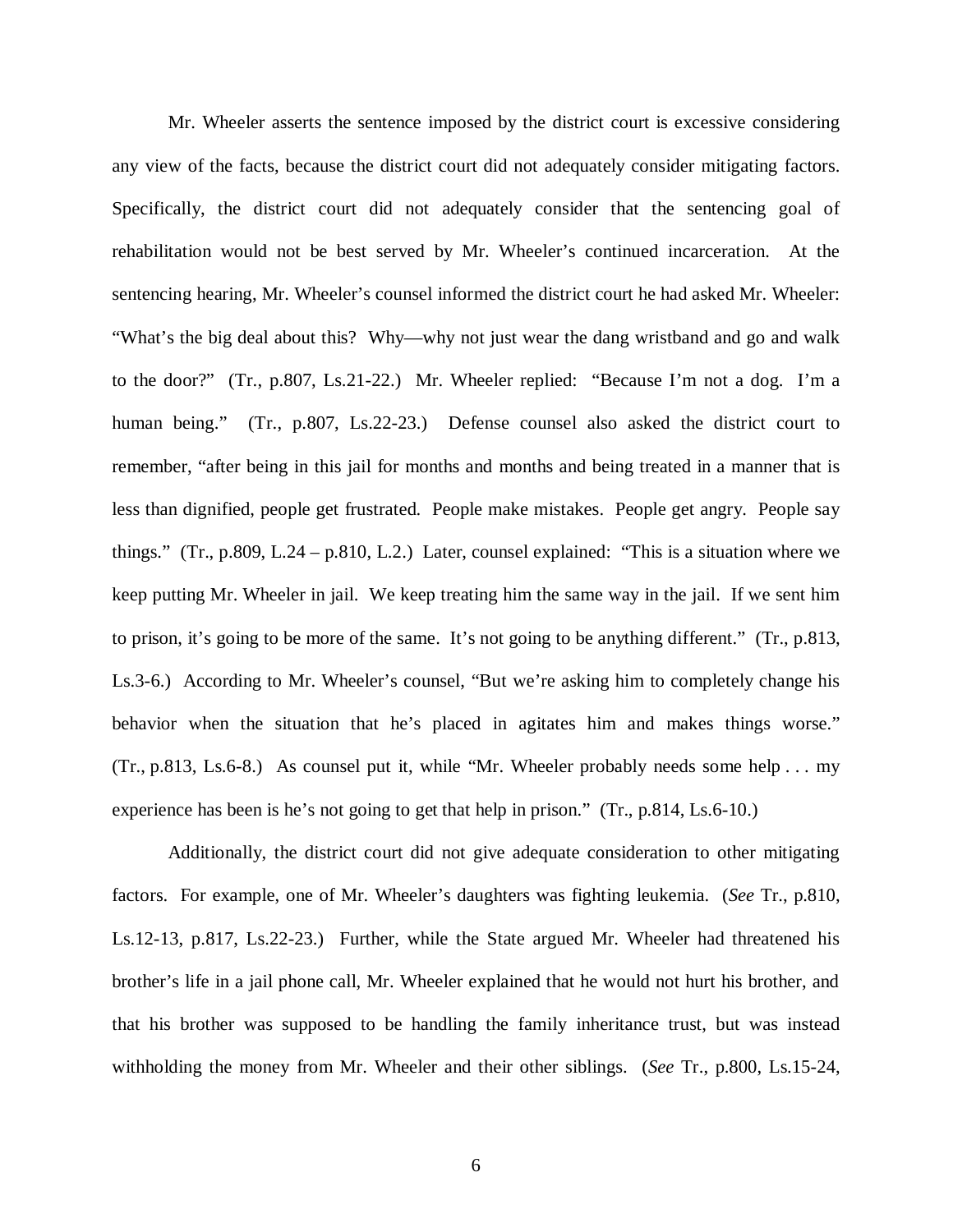p.817, L.9 - p.818, L.2.) Moreover, as Mr. Wheeler related to the district court, several other cases against him were ultimately dismissed. *(See* Tr., p.819, L.10 - p.821, L.24, p.824, L.17 p.825, L.3.) While the district court stated it would not be considering the dismissed charges (Tr., p.832, Ls.6-10), the district court should have recognized that the dismissal of the charges indicated Mr. Wheeler was not the threat to society that the State portrayed him as.

Because the district court did not adequately consider the above mitigating factors, the sentence imposed is excessive considering any view of the facts. Thus, the district court abused its discretion when it imposed Mr. Wheeler's sentence. The district court should have instead followed Mr. Wheeler's recommendation by imposing a unified sentence of five years, with two years fixed, suspending the sentence, and placing him on probation.

II.

# The District Court Abused Its Discretion When It Denied Mr. Wheeler's Rule 35 Motion For A Reduction Of Sentence

Mr. Wheeler asserts that the district court abused its discretion when it denied his Rule 35 motion for a reduction of sentence, in view of the new and/or additional information presented in support of the motion. "A motion to alter an otherwise lawful sentence under Rule 35 is addressed to the sound discretion of the sentencing court, and essentially is a plea for leniency which may be granted if the sentence originally imposed was unduly severe." *State v. Trent,* 125 Idaho 251,253 (Ct. App. 1994) (citation omitted). "The denial of a motion for modification of a sentence will not be disturbed absent a showing that the court abused its discretion." *Id.* "The criteria for examining rulings denying the requested leniency are the same as those applied in determining whether the original sentence was reasonable." *Id.* "If the sentence was not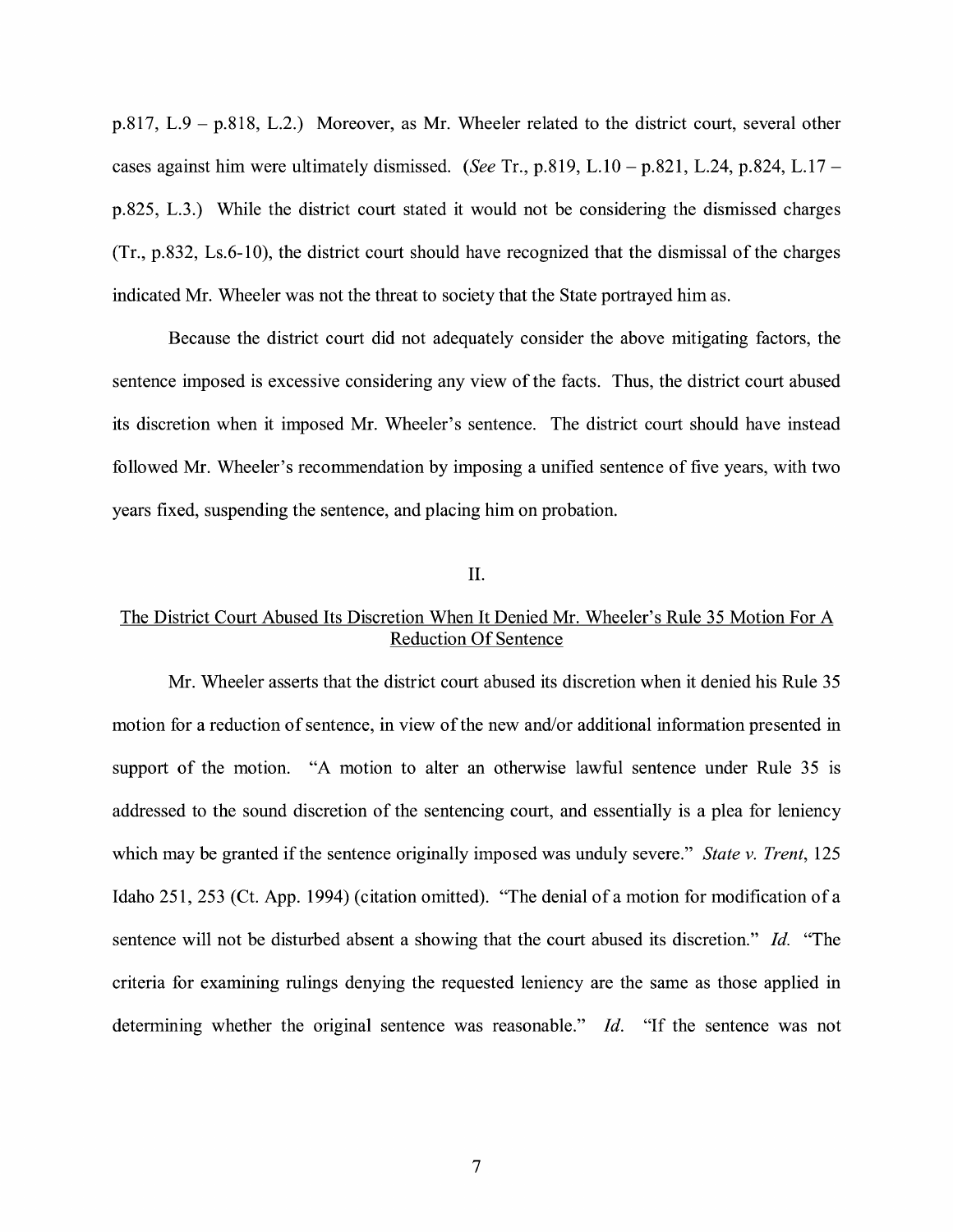excessive when pronounced, the defendant must later show that it is excessive in view of new or additional information presented with the motion for reduction." *Id.* 

Mr. Wheeler asserts his sentence is excessive in view of the new and/or additional information presented in support of the Rule 35 motion. *See State v. Adair,* 145 Idaho 514, 517 (recognizing new and additional information both serve as a basis for an appellate court to find that a denial of a Rule 35 motion was an abuse of discretion); *State v. Huffman,* 144 Idaho 201, 203 (2007) (same). Beyond continuing to maintain his innocence, Mr. Wheeler asserted in the Rule 35 motion: "I am no risk. I have no crimes outside of the jail." (R., p.235.) Mr. Wheeler also asserted: "I am a general building contractor who employ[s] lots of people. Nothing at all will be ga<sub>[i]</sub> ned by me sitti<sub>[n]</sub>g in jail. I have 2 sons and 2 daughters a wife and 2 grandchildren." **(R.,** p.235.) Further, he asserted: "It serves no purpose me sitti[n]g in jail. It will cause no changes and the state will pay out lots of money to care for me rather than [receiving] tax income from me." **(R.,** p.235.)

Mr. Wheeler's sentence is excessive m view of the above new and/or additional information presented in support of the Rule 35 motion. Thus, the district court abused its discretion when it denied his Rule 35 motion for a reduction of sentence.

### **CONCLUSION**

For the above reasons, Mr. Wheeler respectfully requests that this Court reduce his sentence as it deems appropriate.

DATED this 6<sup>th</sup> day of August, 2019.

/s/ Ben P. McGreevy BEN P. MCGREEVY Deputy State Appellate Public Defender

8